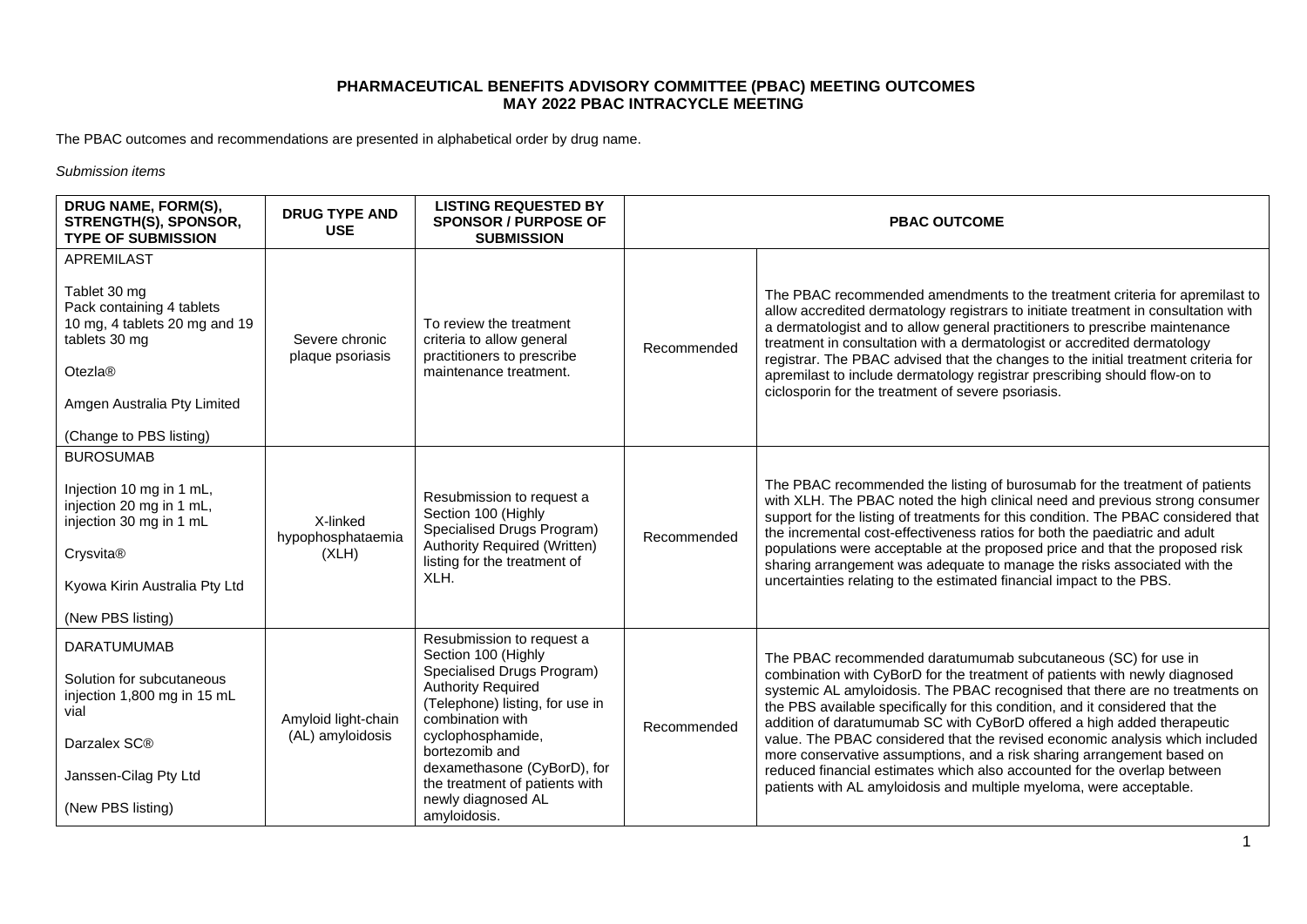| DRUG NAME, FORM(S),<br>STRENGTH(S), SPONSOR,<br><b>TYPE OF SUBMISSION</b>                                                                                                                                             | <b>DRUG TYPE AND</b><br><b>USE</b> | <b>LISTING REQUESTED BY</b><br><b>SPONSOR / PURPOSE OF</b><br><b>SUBMISSION</b>                                                                                                                                                                                                     |             | <b>PBAC OUTCOME</b>                                                                                                                                                                                                                                                                                                                                                                                                                                                                                                                                                                                                                                                                                                                                                                                                                                                                                                                                                                                                                                                                                                                                                                                                                                                                                                                                                                                                                                                                                                                                                                                             |
|-----------------------------------------------------------------------------------------------------------------------------------------------------------------------------------------------------------------------|------------------------------------|-------------------------------------------------------------------------------------------------------------------------------------------------------------------------------------------------------------------------------------------------------------------------------------|-------------|-----------------------------------------------------------------------------------------------------------------------------------------------------------------------------------------------------------------------------------------------------------------------------------------------------------------------------------------------------------------------------------------------------------------------------------------------------------------------------------------------------------------------------------------------------------------------------------------------------------------------------------------------------------------------------------------------------------------------------------------------------------------------------------------------------------------------------------------------------------------------------------------------------------------------------------------------------------------------------------------------------------------------------------------------------------------------------------------------------------------------------------------------------------------------------------------------------------------------------------------------------------------------------------------------------------------------------------------------------------------------------------------------------------------------------------------------------------------------------------------------------------------------------------------------------------------------------------------------------------------|
| <b>DULAGLUTIDE</b><br>Injection 3 mg in 0.5 mL single<br>dose pre-filled pen<br>Injection 4.5 mg in 0.5 mL<br>single dose pre-filled pen<br><b>Trulicity®</b><br>Eli Lilly Australia Pty Ltd<br>(Matters outstanding) | Type 2 diabetes<br>mellitus (T2DM) | To request General Schedule<br><b>Authority Required</b><br>(STREAMLINED) listings of<br>two new forms for the<br>treatment of patients with<br>T2DM who require treatment<br>intensification to achieve<br>glycaemic targets, as dual<br>therapy in combination with<br>metformin. | Recommended | The PBAC recommended the listing of dulaglutide 3 mg and 4.5 mg for the<br>treatment of T2DM in combination with metformin in patients who are<br>contraindicated or intolerant to a combination of metformin and a sulfonylurea.<br>The PBAC's recommendation for listing was based on, among other matters, its<br>assessment that the cost-effectiveness of dulaglutide 3 mg and 4.5 mg would<br>be acceptable if it were cost-minimised against dulaglutide 1.5 mg. As such, the<br>PBAC recommended that the PBS listing for dulaglutide 3 mg and 4.5 mg<br>should be the same as the dulaglutide 1.5 mg listing for use in combination with<br>metformin.                                                                                                                                                                                                                                                                                                                                                                                                                                                                                                                                                                                                                                                                                                                                                                                                                                                                                                                                                 |
| <b>FARICIMAB</b><br>Solution for intravitreal<br>injection 28.8 mg in 0.24 mL<br>Vabysmo®<br>Roche Products Pty Ltd<br>(New PBS listing)                                                                              | Diabetic macular<br>oedema (DMO)   | To request a General<br><b>Schedule Authority Required</b><br>(Written) listing for the<br>treatment of DMO.                                                                                                                                                                        | Recommended | The PBAC recommended the Authority Required listing of faricimab for the<br>treatment of patients with visual impairment due to DMO. The PBAC's<br>recommendation for listing was based on, among other matters, its assessment<br>that the cost-effectiveness of faricimab would be acceptable if it were cost-<br>minimised to PBS-listed anti-VEGF treatments such as aflibercept and<br>ranibizumab for the same indication.<br>The PBAC supported a 2-year time horizon for the cost-minimisation<br>calculation, and considered the equi-effective doses to be:<br>Year 1: 8.23 doses of faricimab annually to 6.38 doses of aflibercept<br>2 mg annually<br>Year 2: 4.68 doses of faricimab annually to 5.27 doses of aflibercept<br>2 mg annually.<br>The PBAC considered that, based on the clinical evidence provided, the claim<br>of non-inferior comparative effectiveness and safety of faricimab compared to<br>aflibercept was acceptable. The PBAC considered the proposed cost savings<br>with listing faricimab to be overestimated, in particular noting that the cost<br>savings estimated in the submission depend on the assumed dose frequencies,<br>which may not be realised if dose frequencies differ in clinical practice. The<br>PBAC considered that there should be no extra cost to Government given the<br>PBAC's acceptance of the faricimab administration frequency, which was based<br>on an analysis of the faricimab administration frequency in the<br>RHINE/YOSEMITE trials and of the aflibercept administration frequency using<br>PBS data for aflibercept supply. |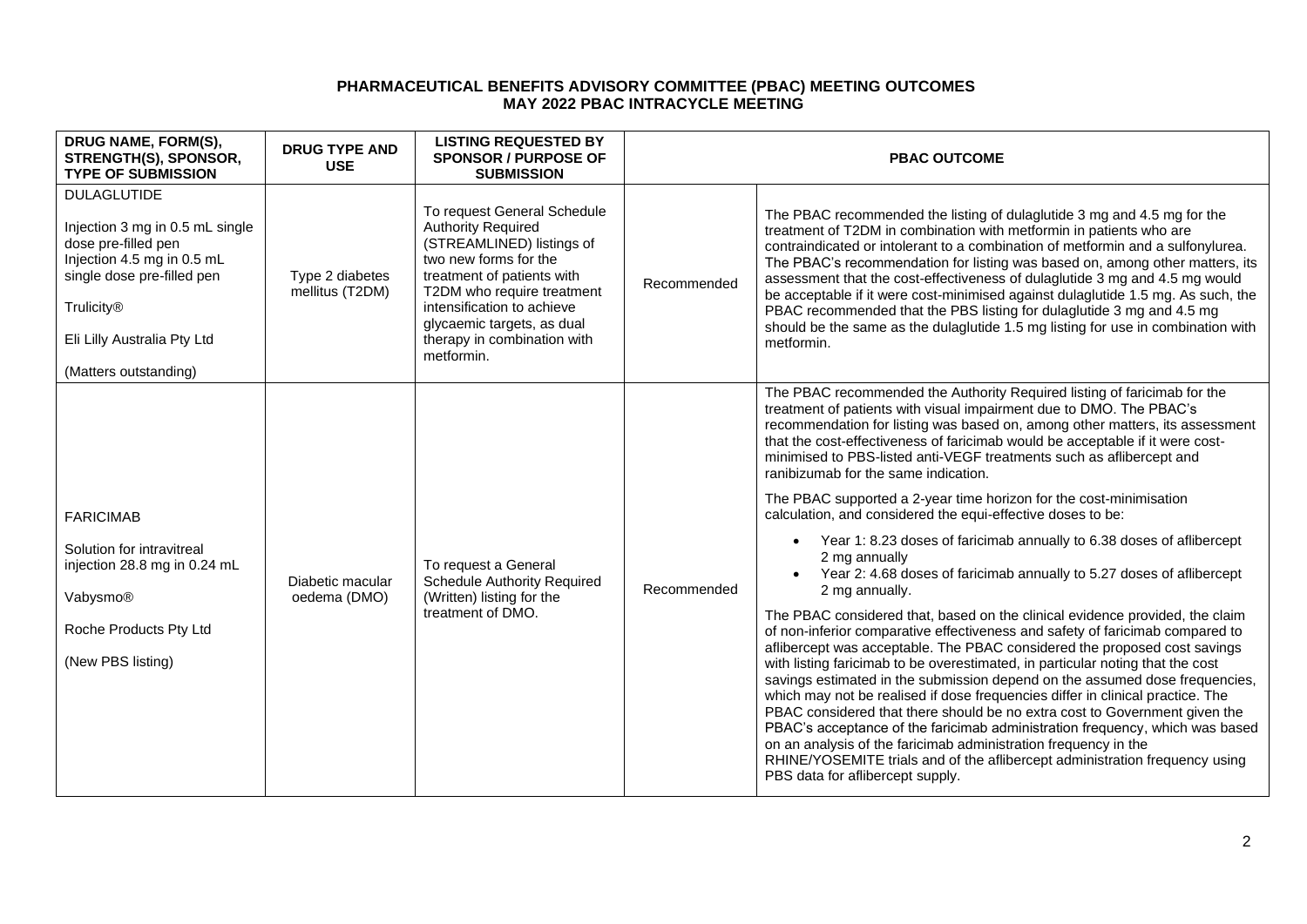| DRUG NAME, FORM(S),<br>STRENGTH(S), SPONSOR,<br><b>TYPE OF SUBMISSION</b>                                                                                     | <b>DRUG TYPE AND</b><br><b>USE</b>                                 | <b>LISTING REQUESTED BY</b><br><b>SPONSOR / PURPOSE OF</b><br><b>SUBMISSION</b>                                                                                          | <b>PBAC OUTCOME</b> |                                                                                                                                                                                                                                                                                                                                                                                                                                                                                                                                                                                                                                                                                                                                                                                          |
|---------------------------------------------------------------------------------------------------------------------------------------------------------------|--------------------------------------------------------------------|--------------------------------------------------------------------------------------------------------------------------------------------------------------------------|---------------------|------------------------------------------------------------------------------------------------------------------------------------------------------------------------------------------------------------------------------------------------------------------------------------------------------------------------------------------------------------------------------------------------------------------------------------------------------------------------------------------------------------------------------------------------------------------------------------------------------------------------------------------------------------------------------------------------------------------------------------------------------------------------------------------|
|                                                                                                                                                               |                                                                    | To request a General<br><b>Schedule Authority Required</b><br>(Written) listing for the<br>treatment of nAMD.                                                            | Recommended         | The PBAC recommended the Authority Required listing of faricimab for the<br>treatment of nAMD. The PBAC's recommendation for listing was based on,<br>among other matters, its assessment that the cost-effectiveness of faricimab<br>would be acceptable if it were cost-minimised to PBS-listed anti-VEGF<br>treatments such as aflibercept and ranibizumab for the same indication.                                                                                                                                                                                                                                                                                                                                                                                                   |
| <b>FARICIMAB</b>                                                                                                                                              |                                                                    |                                                                                                                                                                          |                     | The PBAC supported a 2-year time horizon for the cost-minimisation<br>calculation, and considered the equi-effective doses to be:                                                                                                                                                                                                                                                                                                                                                                                                                                                                                                                                                                                                                                                        |
| Solution for intravitreal<br>injection 28.8 mg in 0.24 mL<br>Vabysmo®                                                                                         | Neovascular (wet)<br>age-related macular<br>degeneration<br>(nAMD) |                                                                                                                                                                          |                     | Year 1: 7.20 doses of faricimab annually to 7.69 doses of aflibercept<br>2 mg annually<br>Year 2: 4.30 doses of faricimab annually to 6.31 doses of aflibercept<br>2 mg annually.                                                                                                                                                                                                                                                                                                                                                                                                                                                                                                                                                                                                        |
| Roche Products Pty Ltd<br>(New PBS listing)                                                                                                                   |                                                                    |                                                                                                                                                                          |                     | The PBAC considered that, based on the clinical evidence provided, the claim<br>of non-inferior comparative effectiveness and safety of faricimab compared to<br>aflibercept was acceptable. The PBAC considered that there should be no extra<br>cost to Government given the PBAC's acceptance of the faricimab<br>administration frequency, based on an analysis of the faricimab administration<br>frequency in the first year of treatment, which was derived from the average<br>doses in the first 48 weeks of treatment in the TENAYA and LUCERNE trials<br>(6.4 mean administrations through to Week 48, average treatment duration of<br>46.2 weeks) apportioned to a 52 week estimate, and the aflibercept<br>administration frequency using PBS data for aflibercept supply. |
| <b>MODAFINIL</b><br>Tablet 100 mg<br>ARMODAFINIL<br>Tablet 50 mg<br>Tablet 150 mg<br>Tablet 250 mg<br>Multiple brands and sponsors<br>(Change to PBS listing) | Narcolepsy                                                         | To request that the PBS<br>listings for modafinil and<br>armodafinil be changed to first<br>line treatment of narcolepsy in<br>line with current clinical<br>guidelines. | Recommended         | The PBAC recommended extending the listing of modafinil and armodafinil as<br>first line treatments for patients with narcolepsy on a cost-minimisation basis to<br>dexamfetamine. The PBAC considered that there was no clinical evidence to<br>suggest that modafinil or armodafinil have superior comparative effectiveness or<br>safety compared to dexamfetamine, and therefore considered that neither<br>armodafinil nor modafinil should be more costly than dexamfetamine if they are<br>to be listed for the first-line treatment of narcolepsy. The PBAC considered that<br>the equi-effective doses are dexamfetamine 60 mg $\equiv$ modafinil 400 mg $\equiv$<br>armodafinil 250 mg.                                                                                        |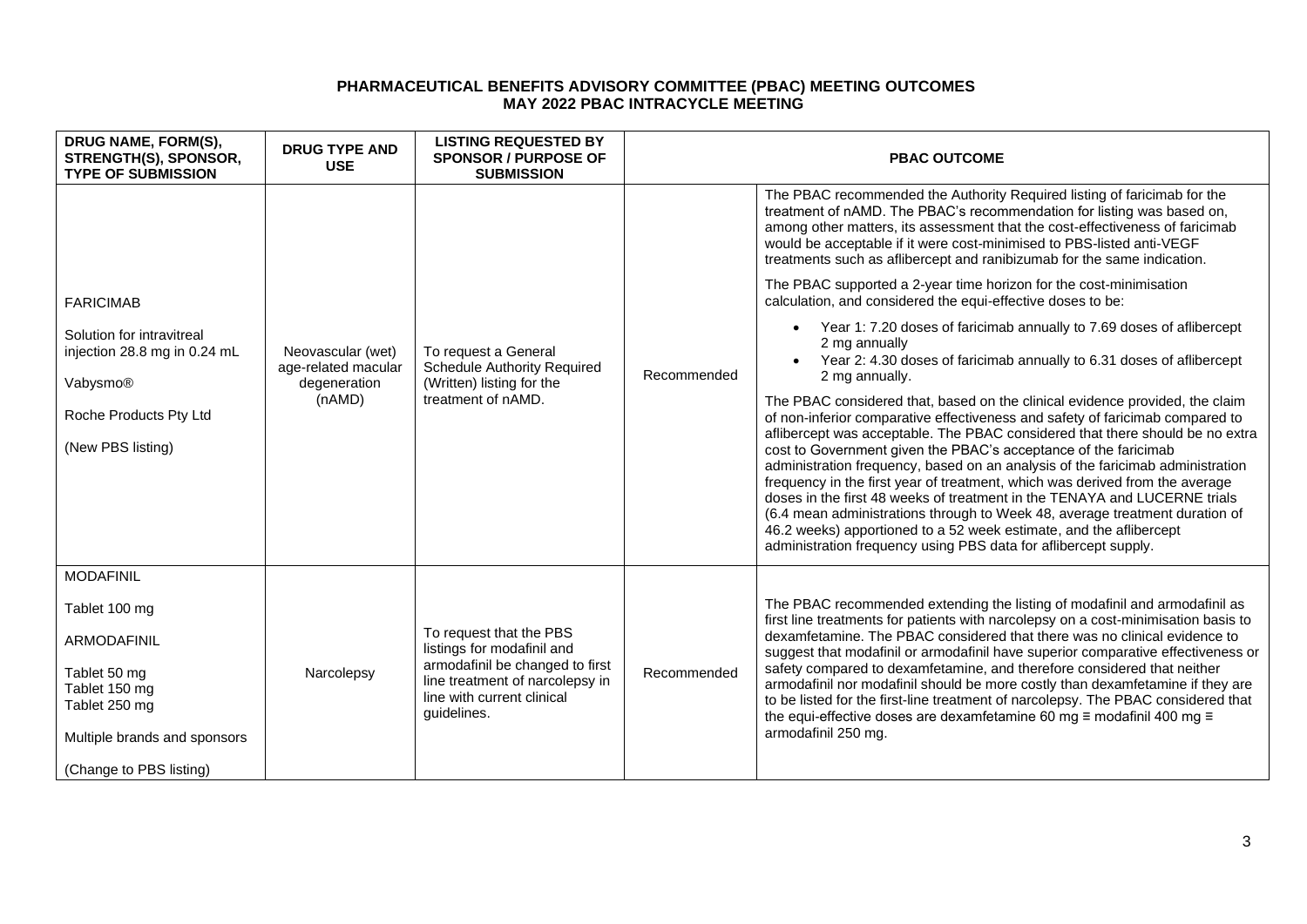| DRUG NAME, FORM(S),<br>STRENGTH(S), SPONSOR,<br><b>TYPE OF SUBMISSION</b>                                                                                     | <b>DRUG TYPE AND</b><br><b>USE</b> | <b>LISTING REQUESTED BY</b><br><b>SPONSOR / PURPOSE OF</b><br><b>SUBMISSION</b>                                                                                                                                                                                                                                                                                      |                 | <b>PBAC OUTCOME</b>                                                                                                                                                                                                                                                                                                                                                                                                                                                                                                                                                                                                                                                                                                                                                                                                                                                                                                                                                                                                                                                                                                                                                                                                                                                                                                                                                                                                                                                                                                                                                                                                                                                          |
|---------------------------------------------------------------------------------------------------------------------------------------------------------------|------------------------------------|----------------------------------------------------------------------------------------------------------------------------------------------------------------------------------------------------------------------------------------------------------------------------------------------------------------------------------------------------------------------|-----------------|------------------------------------------------------------------------------------------------------------------------------------------------------------------------------------------------------------------------------------------------------------------------------------------------------------------------------------------------------------------------------------------------------------------------------------------------------------------------------------------------------------------------------------------------------------------------------------------------------------------------------------------------------------------------------------------------------------------------------------------------------------------------------------------------------------------------------------------------------------------------------------------------------------------------------------------------------------------------------------------------------------------------------------------------------------------------------------------------------------------------------------------------------------------------------------------------------------------------------------------------------------------------------------------------------------------------------------------------------------------------------------------------------------------------------------------------------------------------------------------------------------------------------------------------------------------------------------------------------------------------------------------------------------------------------|
| PEMBROLIZUMAB<br>Solution concentrate for I.V.<br>infusion 100 mg in 4 mL<br>Keytruda®<br>Merck Sharp & Dohme<br>(Australia) Pty Ltd<br>(Matters outstanding) | Gastro-oesophageal<br>cancers      | To consider additional<br>information provided by the<br>sponsor in relation to the<br>deferral of the decision to<br>recommend listing of<br>pembrolizumab on the PBS for<br>gastro-oesophageal cancers.                                                                                                                                                            | Recommended     | The PBAC recommended the listing of pembrolizumab in combination with<br>chemotherapy for the first line treatment of advanced or metastatic gastro-<br>oesophageal cancers as defined by the specific tumour types included in the<br>approved Therapeutic Goods Administration indications. The PBAC's<br>recommendation for listing was based on, among other matters, its assessment<br>that the cost-effectiveness of pembrolizumab (as a first line treatment) would be<br>acceptable at the same or lower cost per 3 weekly treatment cycle as for<br>nivolumab (as a first line treatment) for gastro-oesophageal cancers. The PBAC<br>considered it was appropriate for pembrolizumab to be included in the risk share<br>arrangement recommended for nivolumab, with the expenditure caps increased<br>to account for the expected additional use in the first line treatment of<br>oesophageal squamous cell carcinoma.                                                                                                                                                                                                                                                                                                                                                                                                                                                                                                                                                                                                                                                                                                                                           |
| PREGABALIN<br>Tablet 82.5 mg<br>Tablet 165 mg<br>Tablet 330 mg<br>Lyrica <sup>®</sup> CR<br>Upjohn Australia Pty Ltd<br>(Matters outstanding)                 | Neuropathic pain                   | To request a General<br><b>Schedule Authority Required</b><br>(STREAMLINED) listing for the<br>treatment of neuropathic pain<br>in adults, where this condition<br>is refractory to treatment with<br>other drugs.<br>The PBAC deferred making a<br>recommendation at its<br>November 2021 meeting and<br>requested further information<br>on the use of pregabalin. | Not recommended | The PBAC did not recommend the listing of a controlled released (CR)<br>formulation of pregabalin (pregabalin CR) for the treatment of neuropathic pain.<br>The PBAC noted that the input from patients and stakeholders outlined the risks<br>associated with pregabalin use and did not identify an unmet need in the current<br>neuropathic pain population, and therefore considered that there was no<br>established clinical need for listing a CR formulation. Furthermore, given the<br>known adverse event profile of pregabalin, the PBAC considered that the<br>additional quality use of medicines (QUM) concerns such as patient confusion<br>and prescribing errors (previously noted at its November 2021 meeting) had the<br>potential to increase the risk of adverse events.<br>The PBAC considered that the concomitant use of pregabalin with other drugs<br>was a potential concern, noting that most pregabalin toxicity is associated with<br>its use with opioids, benzodiazepines, alcohol or illegal drugs. The PBAC noted<br>that the Drug Utilisation Sub Committee (DUSC) analysis reported that a high<br>proportion of younger patients were identified as being supplied pregabalin with<br>an opioid or benzodiazepine.<br>The PBAC noted that the DUSC analysis reported a larger number of PBS<br>pregabalin scripts being prescribed by rheumatologists and psychiatrists, which<br>may suggest use outside the PBS restrictions. The PBAC considered that the<br>potential for increased misuse and overdosing with a CR formulation of<br>pregabalin could not be ruled out.<br><b>Sponsor Comment:</b><br>The sponsor had no comment. |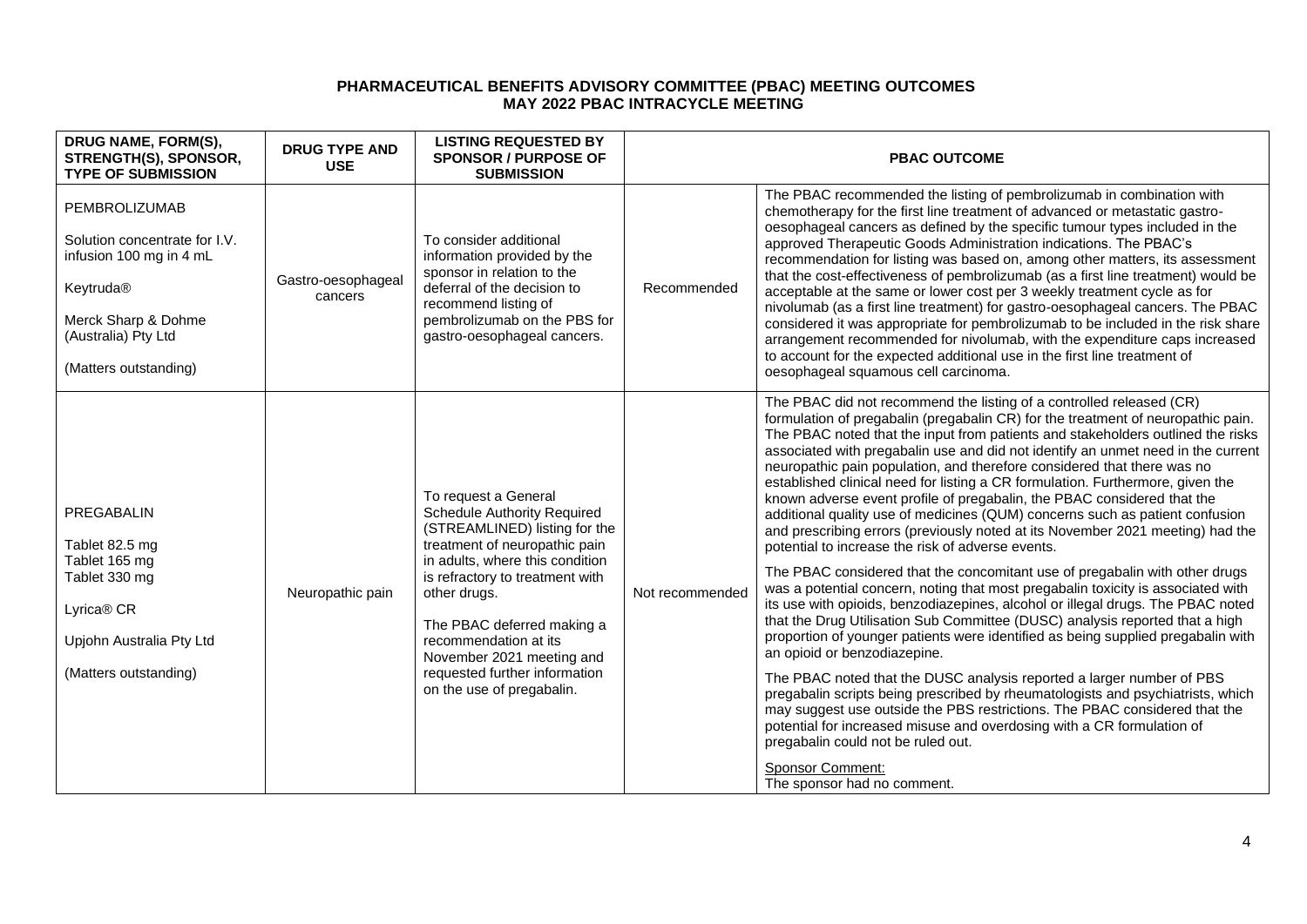| DRUG NAME, FORM(S),<br>STRENGTH(S), SPONSOR,<br><b>TYPE OF SUBMISSION</b>                                 | <b>DRUG TYPE AND</b><br><b>USE</b> | <b>LISTING REQUESTED BY</b><br><b>SPONSOR / PURPOSE OF</b><br><b>SUBMISSION</b>                                                                                                                                                                                                | <b>PBAC OUTCOME</b> |                                                                                                                                                                                                                                                                                                                                                                                                                                                                                                                                                                                                                                                                                                                                                                           |
|-----------------------------------------------------------------------------------------------------------|------------------------------------|--------------------------------------------------------------------------------------------------------------------------------------------------------------------------------------------------------------------------------------------------------------------------------|---------------------|---------------------------------------------------------------------------------------------------------------------------------------------------------------------------------------------------------------------------------------------------------------------------------------------------------------------------------------------------------------------------------------------------------------------------------------------------------------------------------------------------------------------------------------------------------------------------------------------------------------------------------------------------------------------------------------------------------------------------------------------------------------------------|
| PREGABALIN<br>Oral solution 20 mg per mL,<br>473 mL                                                       | Neuropathic pain                   | To request an Authority<br>Required (streamlined) listing<br>of pregabalin solution under<br>the same circumstances as<br>the existing listed pregabalin.<br>The PBAC deferred making a<br>recommendation at its<br>November 2021 meeting and<br>requested further information |                     | The PBAC did not recommend the listing of pregabalin 20 mg per mL oral liquid<br>(Pregabalin-AFT) for the treatment of neuropathic pain. The PBAC noted that<br>the input from clinical organisations outlined the risks associated with pregabalin<br>use and did not identify an unmet need in the current neuropathic pain<br>population, and therefore considered that there was no established clinical need<br>for listing an oral liquid. Furthermore, given the known adverse event profile of<br>pregabalin, the PBAC considered that the additional quality use of medicines<br>(QUM) concerns such as patient confusion and prescribing errors (previously<br>noted at its November 2021 meeting) had the potential to increase the risk of<br>adverse events. |
| Pregabalin-AFT®<br>AFT Pharmaceuticals (Au) Pty<br>Ltd                                                    |                                    |                                                                                                                                                                                                                                                                                | Not recommended     | The PBAC considered that the concomitant use of pregabalin with other drugs<br>was a potential concern, noting that most pregabalin toxicity is associated with<br>its use with opioids, benzodiazepines, alcohol or illegal drugs. The PBAC noted<br>that the Drug Utilisation Sub Committee (DUSC) analysis reported that a high<br>proportion of younger patients were identified as being supplied pregabalin with<br>an opioid or benzodiazepine.                                                                                                                                                                                                                                                                                                                    |
| (Matters outstanding)                                                                                     |                                    | on the use of pregabalin.                                                                                                                                                                                                                                                      |                     | The PBAC noted that the DUSC analysis reported a larger number of PBS<br>pregabalin scripts being prescribed by rheumatologists and psychiatrists, which<br>may indicate use outside the PBS restrictions. The PBAC considered that the<br>potential for increased misuse and overdosing with an oral liquid formulation of<br>pregabalin could not be ruled out.                                                                                                                                                                                                                                                                                                                                                                                                         |
|                                                                                                           |                                    |                                                                                                                                                                                                                                                                                |                     | <b>Sponsor Comment:</b><br>The sponsor had no comment.                                                                                                                                                                                                                                                                                                                                                                                                                                                                                                                                                                                                                                                                                                                    |
| <b>TRIENTINE</b><br>Tablet 150 mg (as<br>tetrahydrochloride)<br>Cuprior®<br>Orphalan<br>(Matters arising) | Wilson disease                     | Resubmission to request a<br><b>General Schedule Authority</b><br>Required listing for the<br>treatment of patients with<br>Wilson disease who are<br>intolerant to penicillamine.                                                                                             | Recommended         | The PBAC recommended the PBS listing of trientine tetrahydrochloride (4HCl)<br>for the treatment of patients with Wilson disease who are intolerant to<br>penicillamine/D-penicillamine. The PBAC noted that trientine dihydrochloride<br>(2HCI) was a near market comparator and considered trientine 4HCI and<br>trientine 2HCl to be non-inferior in terms of efficacy and safety. The PBAC<br>considered that the cost effectiveness of trientine 4HCl could be brought into an<br>acceptable range with a reduced price.                                                                                                                                                                                                                                             |
| <b>TRIENTINE</b><br>Capsule 250 mg (as<br>dihydrochloride)                                                | Wilson disease                     | Resubmission to request a<br><b>General Schedule Authority</b><br>Required listing for the<br>treatment of patients with                                                                                                                                                       | Recommended         | The PBAC recommended the PBS listing of trientine dihydrochloride for the<br>treatment of patients with Wilson disease who are intolerant to penicillamine/D-<br>penicillamine. The PBAC considered that the price offered in the revised pricing<br>proposal was acceptable.                                                                                                                                                                                                                                                                                                                                                                                                                                                                                             |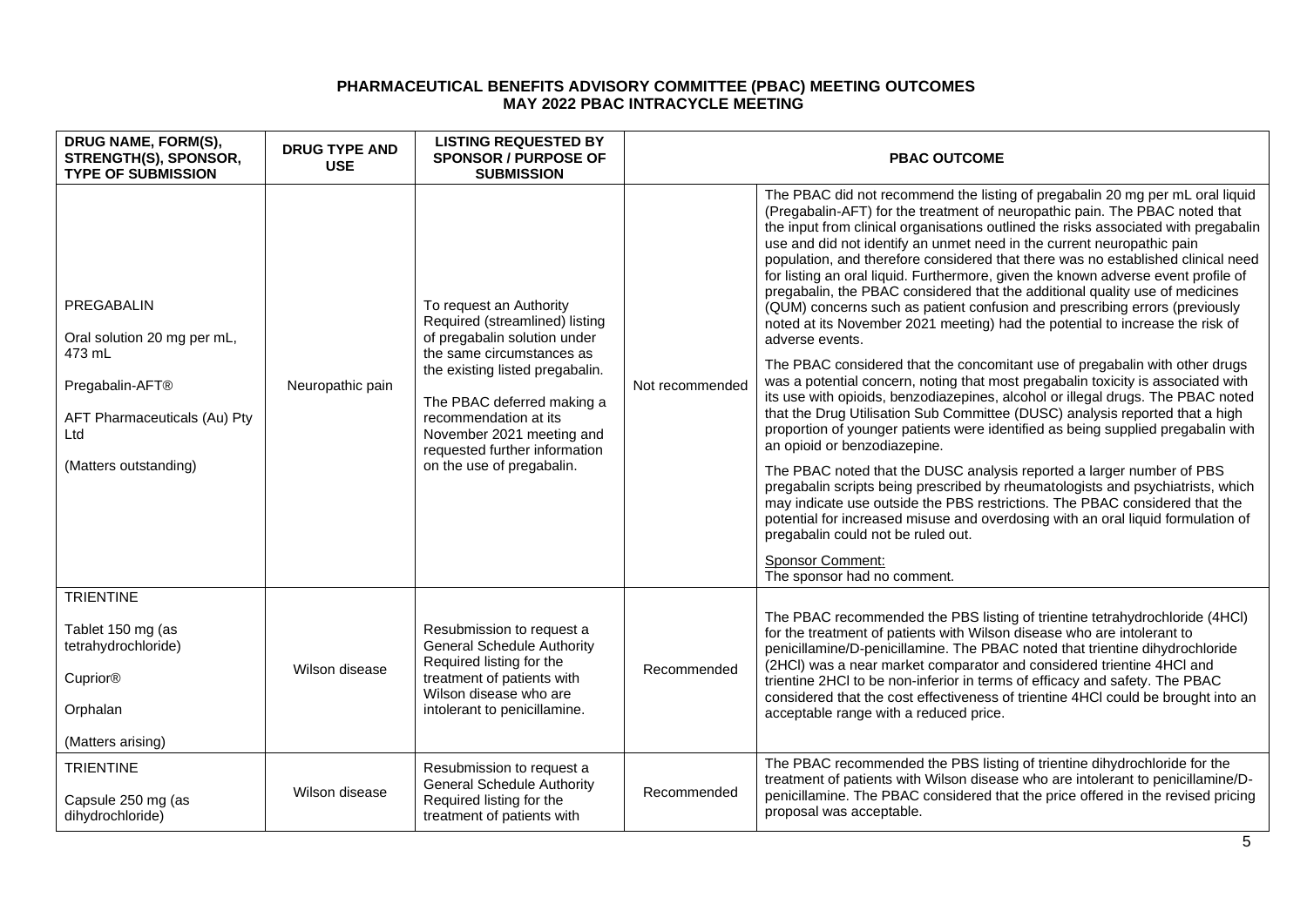| DRUG NAME, FORM(S),<br>STRENGTH(S), SPONSOR,<br><b>TYPE OF SUBMISSION</b> | <b>DRUG TYPE AND</b><br>USE | <b>LISTING REQUESTED BY</b><br><b>SPONSOR / PURPOSE OF</b><br><b>SUBMISSION</b> | <b>PBAC OUTCOME</b> |
|---------------------------------------------------------------------------|-----------------------------|---------------------------------------------------------------------------------|---------------------|
| Waymade®                                                                  |                             | Wilson disease who are<br>intolerant to penicillamine.                          |                     |
| Clinect Pty Ltd                                                           |                             |                                                                                 |                     |
| (Matters arising)                                                         |                             |                                                                                 |                     |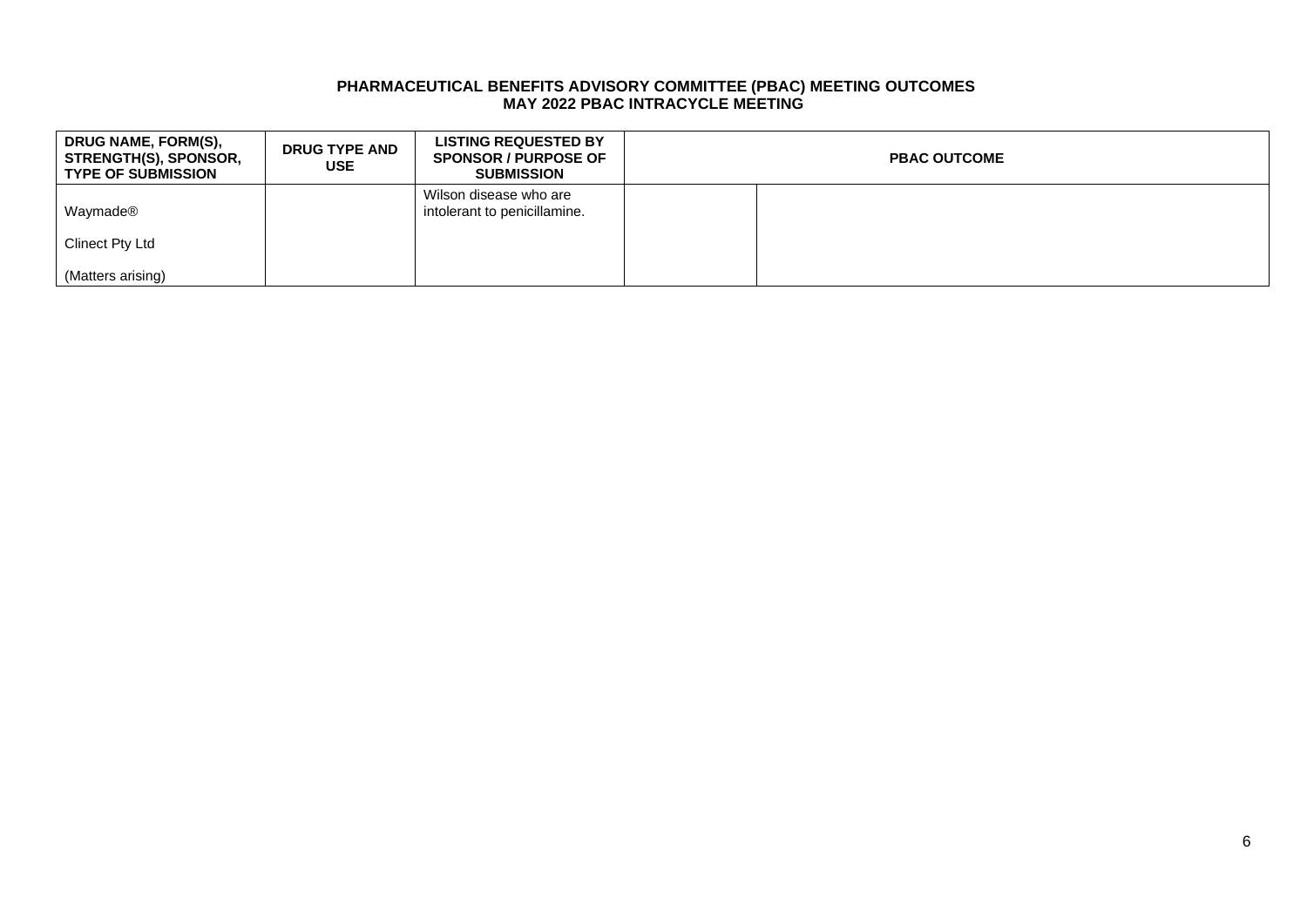*Non-submission items*

| DRUG NAME, FORM(S),<br><b>STRENGTH(S), SPONSOR,</b><br><b>TYPE OF SUBMISSION</b> | <b>DRUG TYPE</b><br><b>AND USE</b>           | <b>LISTING REQUESTED BY</b><br><b>SPONSOR / PURPOSE OF</b><br><b>SUBMISSION</b> | <b>PBAC OUTCOME</b> |                                                                                                                                                                                                                                                                                                                     |
|----------------------------------------------------------------------------------|----------------------------------------------|---------------------------------------------------------------------------------|---------------------|---------------------------------------------------------------------------------------------------------------------------------------------------------------------------------------------------------------------------------------------------------------------------------------------------------------------|
| MELANOMA SEQUENCING<br>OF TREATMENT<br>Various brands                            | Immunotherapies<br>and BRAF<br>inhibitors in | To review the sequencing of<br>immunotherapies and BRAF                         | Noted               | The PBAC noted that the sponsor of nivolumab with ipilimumab, Bristol-Myers<br>Squibb, provided the requested data relating to the DREAMSeq and<br>SECOMBIT trials regarding the sequencing of immunotherapies and BRAF-<br>inhibitors in the treatment of BRAF 600 mutant positive (BRAF+) metastatic<br>melanoma. |
| Various sponsors<br>(Change to PBS listing)                                      | metastatic<br>melanoma                       | inhibitors in metastatic<br>melanoma.                                           |                     | The PBAC noted that the recommendation at the November 2019 meeting to<br>expand the restrictions for immunotherapies and BRAF-inhibitors to allow<br>clinicians to choose the optimal sequencing of therapy based on their patient's<br>individual circumstances was supported by the new trial data provided.     |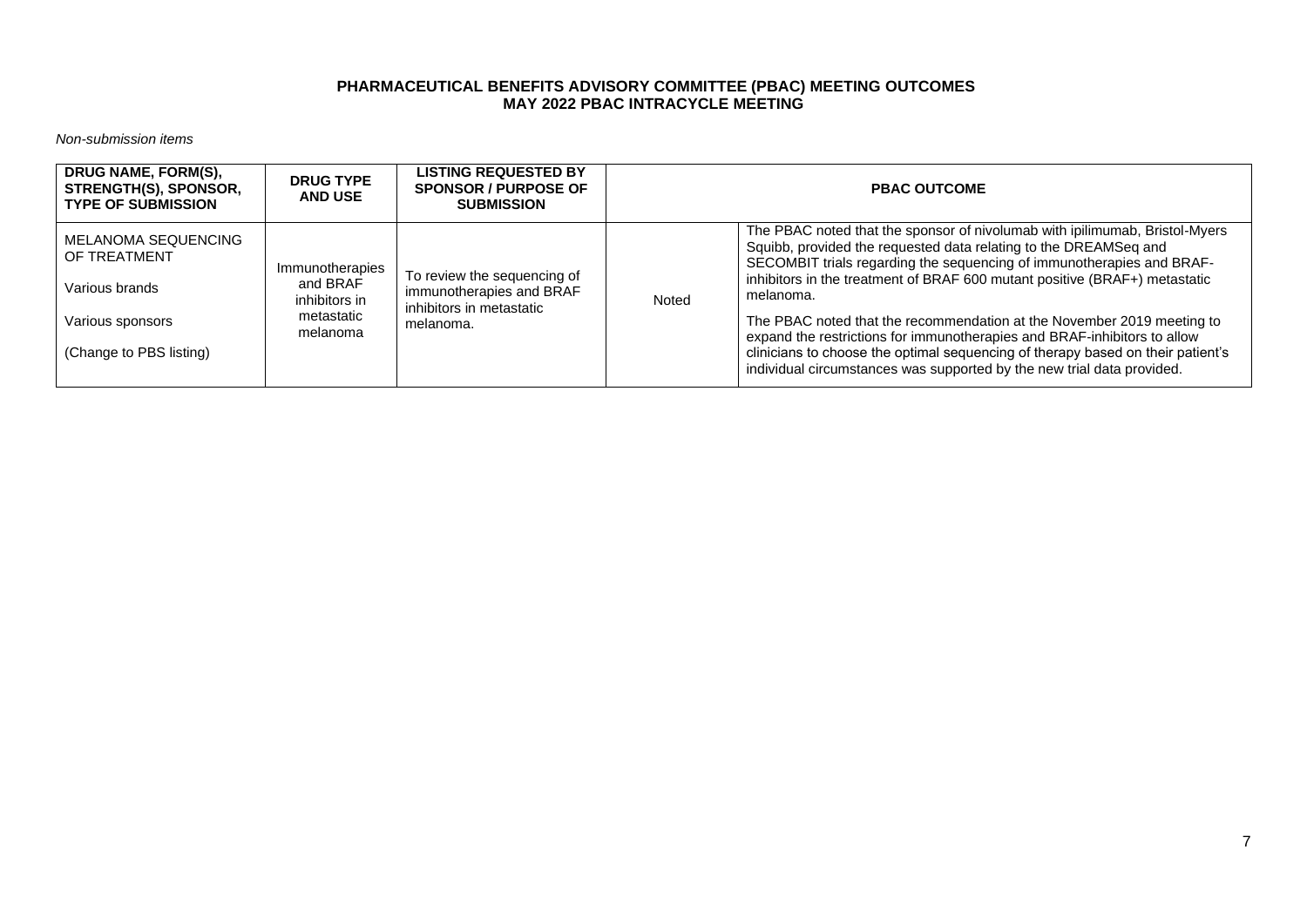|                                        |                              |                                                                                                                                                                                                                                                                                                                                                                         |             | The PBAC noted stakeholder submissions to the Review, sponsor pre-sub-<br>committee responses, one pre-PBAC response, and the ESC and the Drug<br>Utilisation Sub Committee (DUSC) advice.                                                               |
|----------------------------------------|------------------------------|-------------------------------------------------------------------------------------------------------------------------------------------------------------------------------------------------------------------------------------------------------------------------------------------------------------------------------------------------------------------------|-------------|----------------------------------------------------------------------------------------------------------------------------------------------------------------------------------------------------------------------------------------------------------|
|                                        |                              |                                                                                                                                                                                                                                                                                                                                                                         |             | The PBAC considered both the PMR report and the 'CER of Combinations of<br>Smoking Cessation Medicines', and overall accepted the key findings.                                                                                                          |
|                                        |                              |                                                                                                                                                                                                                                                                                                                                                                         |             | The PBAC considered the six options proposed by the Review Reference Group<br>and made the following comments and recommendations.                                                                                                                       |
|                                        |                              |                                                                                                                                                                                                                                                                                                                                                                         |             | The PBAC recommended allowing an additional 12 weeks of PBS-subsidised<br>nicotine replacement therapy (NRT) in a 12-month period for:                                                                                                                   |
| NICOTINE REPLACEMENT                   |                              | To consider the findings of the<br>Post-market Review (PMR) of<br>medicines for smoking<br>cessation.                                                                                                                                                                                                                                                                   |             | the re-treatment of patients who had an unsuccessful quit attempt.<br>patients who have ceased smoking during the initial 12 weeks of<br>therapy to prevent relapse.                                                                                     |
| <b>THERAPY</b><br>Various forms        |                              | To consider the findings from<br>the cost-effectiveness review<br>(CER) of combinations of<br>smoking cessation medicines<br>recommended by the<br><b>Economics Sub Committee</b><br>(ESC) of the PBAC following<br>consideration of the PMR in<br>June 2021.<br>https://www.pbs.gov.au/info/re<br>views/post-market-review-of-<br>medicines-for-smoking-<br>cessation. |             | The PBAC recommended allowing combinations of an NRT patch with short<br>acting formulations to be used concomitantly on the PBS; but where<br>combination NRT is prescribed, subsidy be limited to up to two different forms.                           |
| Various sponsors                       | Smoking<br>cessation therapy |                                                                                                                                                                                                                                                                                                                                                                         |             | The PBAC did not recommend allowing combinations of PBS-subsidised NRT<br>patch formulations to facilitate double patching. The PBAC requested that the                                                                                                  |
| <b>BUPROPION</b><br><b>VARENICLINE</b> | for nicotine<br>dependence   |                                                                                                                                                                                                                                                                                                                                                                         | Recommended | Department of Health explore options for the PBS subsidy of double patching<br>via an authority required level of restriction to be considered by the PBAC at a<br>later date.                                                                           |
| All listed brands                      |                              |                                                                                                                                                                                                                                                                                                                                                                         |             | The PBAC considered the incremental cost-effectiveness ratios (ICERs) for<br>varenicline (VAR) versus NRT and combination VAR+NRT versus VAR and                                                                                                         |
| Various sponsors                       |                              |                                                                                                                                                                                                                                                                                                                                                                         |             | NRT as monotherapy high, and therefore did not recommend subsidising<br>VAR+NRT on the PBS. The PBAC requested that the Department consider the                                                                                                          |
| (Post-market Review)                   |                              |                                                                                                                                                                                                                                                                                                                                                                         |             | impact of different pricing options to reduce the ICERs for VAR versus NRT and<br>VAR+NRT versus VAR and bring any additional analyses and estimates of PBS<br>expenditure to the PBAC once supply of the originator brand of VAR is re-<br>instated.    |
|                                        |                              |                                                                                                                                                                                                                                                                                                                                                                         |             | The PBAC supported the prospect of an education campaign targeting<br>prescribers to raise awareness of the improved effectiveness of smoking<br>cessation pharmacotherapies when provided in combination with<br>comprehensive support and counselling. |
|                                        |                              |                                                                                                                                                                                                                                                                                                                                                                         |             | The PBAC advised that it would remain open to submissions from sponsors to<br>list inhaler and mouth spray NRT formulations on a cost-minimisation basis to<br>the currently listed NRT gum and lozenge products.                                        |
|                                        |                              |                                                                                                                                                                                                                                                                                                                                                                         |             | The PBAC requested follow-up with Queensland Quitline regarding the<br>evaluation of the 'Intensive Quit Support Program' to explore if there are other                                                                                                  |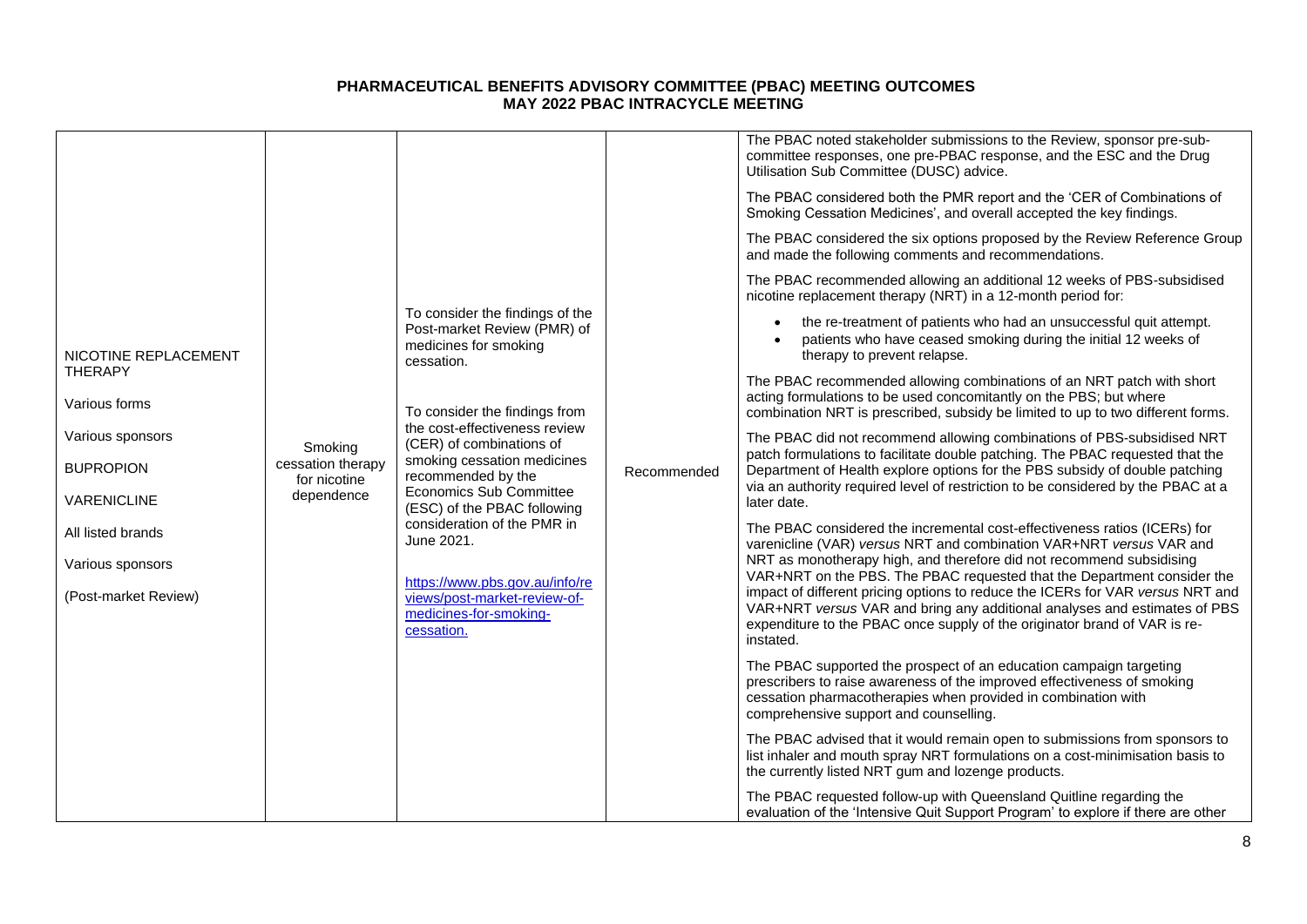| DRUG NAME, FORM(S),<br>STRENGTH(S), SPONSOR,<br><b>TYPE OF SUBMISSION</b>                                                                                                                                                                                                                                                                                     | <b>DRUG TYPE</b><br><b>AND USE</b>                                                                   | <b>LISTING REQUESTED BY</b><br><b>SPONSOR / PURPOSE OF</b><br><b>SUBMISSION</b> |             | <b>PBAC OUTCOME</b>                                                                                                                                                                                                                                                                                                                                                                                                                                                                                                                                                                                                                                                                                                                                                                                                                                                                    |
|---------------------------------------------------------------------------------------------------------------------------------------------------------------------------------------------------------------------------------------------------------------------------------------------------------------------------------------------------------------|------------------------------------------------------------------------------------------------------|---------------------------------------------------------------------------------|-------------|----------------------------------------------------------------------------------------------------------------------------------------------------------------------------------------------------------------------------------------------------------------------------------------------------------------------------------------------------------------------------------------------------------------------------------------------------------------------------------------------------------------------------------------------------------------------------------------------------------------------------------------------------------------------------------------------------------------------------------------------------------------------------------------------------------------------------------------------------------------------------------------|
|                                                                                                                                                                                                                                                                                                                                                               |                                                                                                      |                                                                                 |             | effective ways of providing access to government funded NRT in addition to the<br>current PBS and Section 100 arrangements. The PBAC noted that access to<br>NRT should not be contingent on specific or state-based government programs<br>and considered that whilst the program evaluation by Queensland Health may<br>be positive, it should not limit other ways of accessing NRT for consumers.                                                                                                                                                                                                                                                                                                                                                                                                                                                                                  |
| <b>ROMIPLOSTIM</b><br>Powder for injection 375<br>micrograms<br>Powder for injection 625<br>micrograms<br><b>Nplate<sup>®</sup></b><br>Amgen Australia Pty Limited<br><b>ELTROMBOPAG</b><br>Tablet 25 mg (as olamine)<br>Tablet 50 mg (as olamine)<br><b>Revolade®</b><br><b>Novartis Pharmaceuticals</b><br>Australia Pty Limited<br>(Change to PBS listing) | Thrombopoietin-<br>receptor agonists<br>(TPO-RAs) for<br>primary immune<br>thrombocytopenia<br>(ITP) | To review the PBS restrictions<br>for romiplostim and<br>eltrombopag            | Recommended | The PBAC recommended changes to the restrictions of romiplostim and<br>eltrombopag on the PBS to align with current treatment guidelines. The PBAC<br>recommended that:<br>switching between eltrombopag and romiplostim be allowed at any<br>time and wording in the restriction about switching within 24 weeks be<br>removed to mitigate any confusion among prescribers;<br>the requirement for prior splenectomy or contraindication to<br>splenectomy use be removed;<br>children be included in the updated restrictions by removing age limits;<br>restrictions on platelet count specified in continuing treatment be<br>removed, and treatment be allowed to continue if the patient can<br>maintain a platelet count sufficient to prevent clinically significant<br>bleeding:<br>the requirement to stipulate toxicity to corticosteroid and<br>immunoglobulin be removed. |